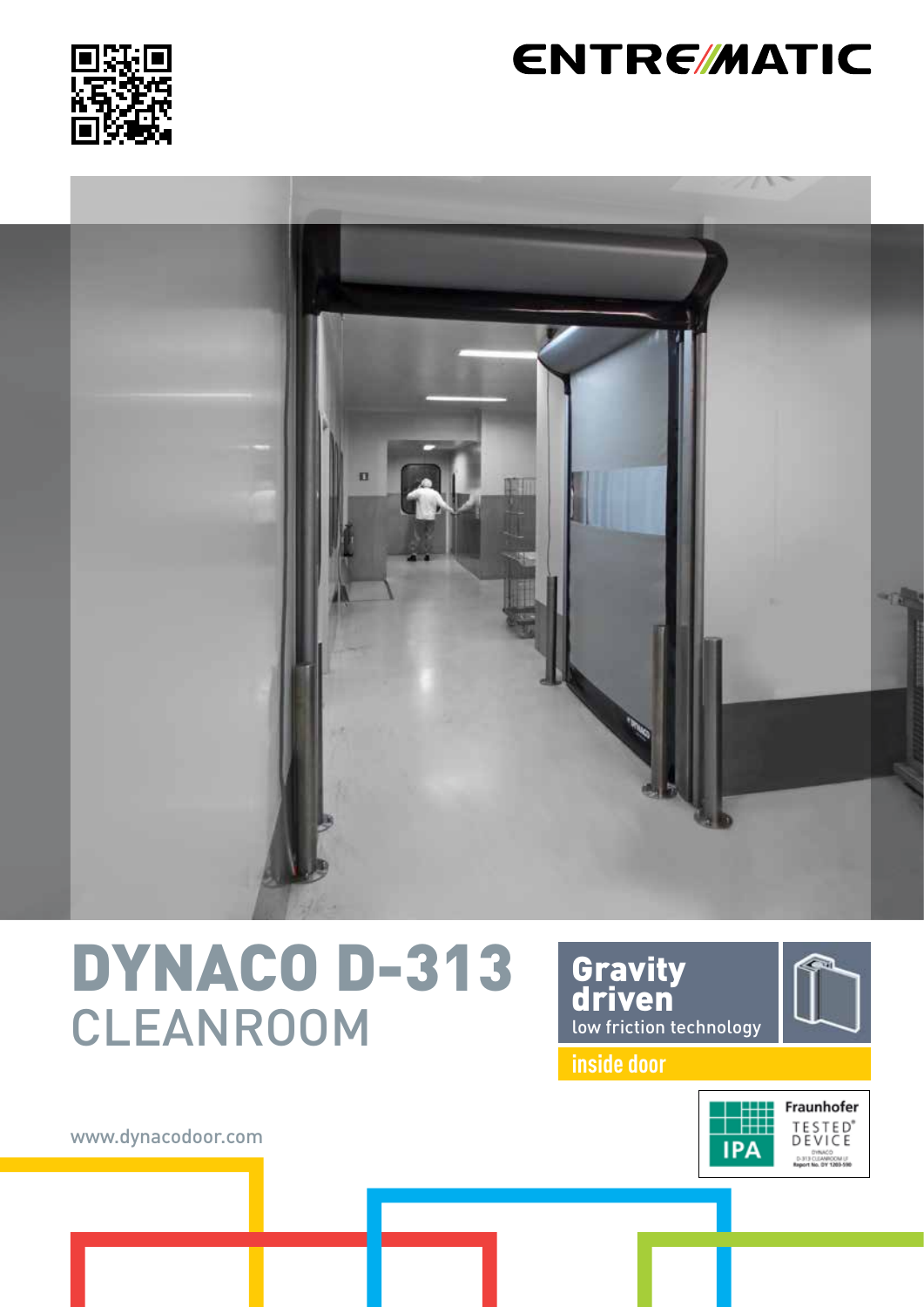# DYNACO D-313 CLEANROOM

The Dynaco D-313 Cleanroom LF is designed for inside applications requiring a limitation of leak flow. It's ideal for interlocks.

Its perfect sealing properties provide environmental control and protect your installations against drafts, dust and dirt. With its modern design, the Dynaco D-313 Cleanroom LF is the slimmest high speed cleanroom door in the market. The patented "LF" (Low Friction) technology, combined with a frequency inverter driven motor, assures a smooth operation.

**E** PERFECT SEAL:

Patented side guides and "BEAD" technology limit leak flow and allow energy savings.

- **MINIMAL SPACE, MODERN LOOK:** Motor installed inside the drum (DVDMPT). Very aesthetic design.
- CRASH FORGIVING AND SELF-REINSERTING WITHOUT INTERVENTION:

The curtain automatically reinserts itself when dislodged. No repair costs, no production down time.

#### **B** USER SAFFTY: Flexible curtain without rigid elements.

#### ■ COMFORT OF USE: DYNACO wireless detector at the bottom.

**B** ADVANCED DRIVE:

Frequency driven motor and encoder for smooth operation. Wearable elements are reduced to a minimum.

- **B** DYNALOGIC CONTROL BOX. User-friendly control box with self-diagnosis.
- CONFORM TO EN13241-1

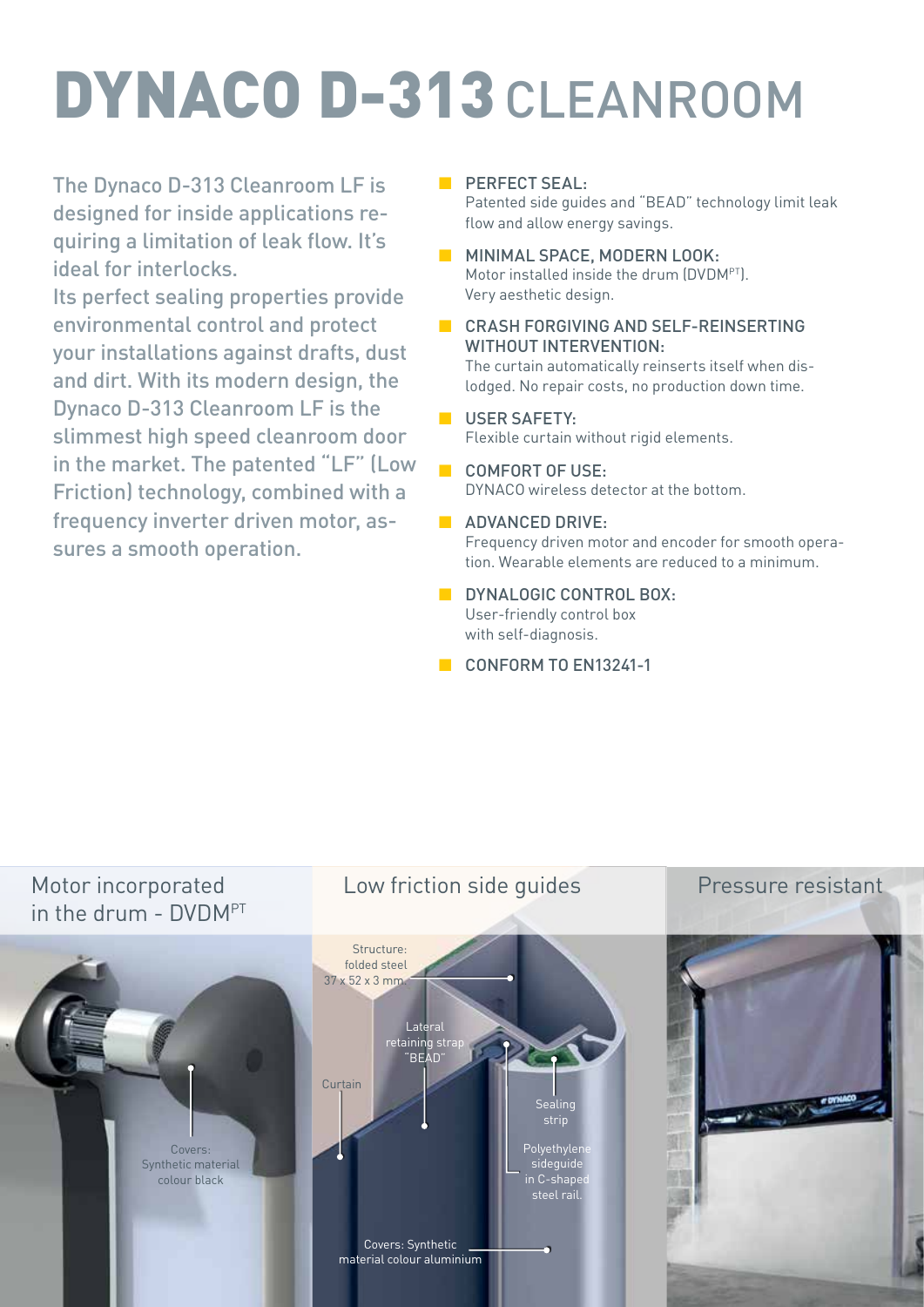| <b>Gravity driven</b>   |  |  |
|-------------------------|--|--|
| low friction technology |  |  |

#### **inside door**



| <b>EN13241-1 STANDARDS</b>      |          |                 |                                     |  |  |
|---------------------------------|----------|-----------------|-------------------------------------|--|--|
| <b>Standard</b>                 | Ref.     | Test acc.       | <b>Results</b>                      |  |  |
| Water<br>permeability           | EN 12425 | <b>EN 12489</b> | Class 3                             |  |  |
| <b>Wind load</b>                | FN 12424 | <b>FN 12444</b> | $Class 1*$                          |  |  |
| Wind<br>permeability            | FN 12426 | FN 12427        | 4 overpressure**<br>3 underpressure |  |  |
| Safe openings                   | EN 12453 | EN 12445        | Pass                                |  |  |
| Mechanical<br>resistance        | FN 12604 | FN 12605        | Pass                                |  |  |
| <b>Unintended</b><br>movements  | EN 12604 | EN 12605        | Pass                                |  |  |
| <b>Thermal</b><br>transmittance | FN 12428 | FN 12428        | 6,02 W/m <sup>2</sup> K             |  |  |
| Performance<br>(cycles)         | FN 12604 | <b>FN 12605</b> | 1.000.000                           |  |  |

|  | * Interior applications only. |  |
|--|-------------------------------|--|
|  |                               |  |

\*\* Valid for a door of 3500x3500 mm. Difference over-/underpressure: see drawing below

| <b>CHARACTERISTICS</b>                                                       |                                                                                                                                                                                  |  |  |  |  |
|------------------------------------------------------------------------------|----------------------------------------------------------------------------------------------------------------------------------------------------------------------------------|--|--|--|--|
| Max. dimensions                                                              | W 4.000 mm x H 4.000 mm                                                                                                                                                          |  |  |  |  |
| <b>Opening speed</b><br><b>Closing speed</b>                                 | Up to $2,7$ m/s<br>$0.5 \text{ m/s}$                                                                                                                                             |  |  |  |  |
| <b>Structure</b><br>Covers                                                   | Galvanised steel of 37 x 52 x 3 mm.<br>Option: stainless steel.<br>Synthetic material, colour aluminium + black.<br>Full covers standard.                                        |  |  |  |  |
| Drum                                                                         | PVC- Ø 200 x 3,9 mm.                                                                                                                                                             |  |  |  |  |
| Side guides                                                                  | Reinforced polyethylene (PE-UHMW1000)                                                                                                                                            |  |  |  |  |
| <b>Motor</b>                                                                 | 2 poles, with parking brake.<br>Power 0,75 kW<br>IP rating: IP 55                                                                                                                |  |  |  |  |
| Control box                                                                  | DYNALOGIC provided with: Circuit breaker,<br>general divider, adjustable timer, push button<br>for opening and reset, emergency stop and<br>frequency inverter. IP rating: IP 54 |  |  |  |  |
| <b>Standard detectors</b>                                                    | Infrared barrier: 300 mm from the floor.<br>Wireless Dynaco detector (WDD).<br>DBD: correct unwinding detector.                                                                  |  |  |  |  |
| <b>Power supply</b><br><b>Frequency</b>                                      | Single phase 230V - 18 A<br>Frequency: 50-60 Hz                                                                                                                                  |  |  |  |  |
| <b>Advised operating</b><br>temperature:                                     | $+5^{\circ}$ C up to $+40^{\circ}$ C                                                                                                                                             |  |  |  |  |
| <b>Available colours</b><br>comparable with:                                 | Yellow RAL1003<br>Green RAL6005                                                                                                                                                  |  |  |  |  |
| (Actual colours<br>may deviate. Colour<br>samples available<br>upon request) | Orange RAL2004<br>Grey RAL7035<br>White RAL9010<br>Red<br><b>RAL3000</b><br><b>RAL5002</b><br>Black RAL9005<br>Blue                                                              |  |  |  |  |



**clean air**

Improved seal

**contaminated air**